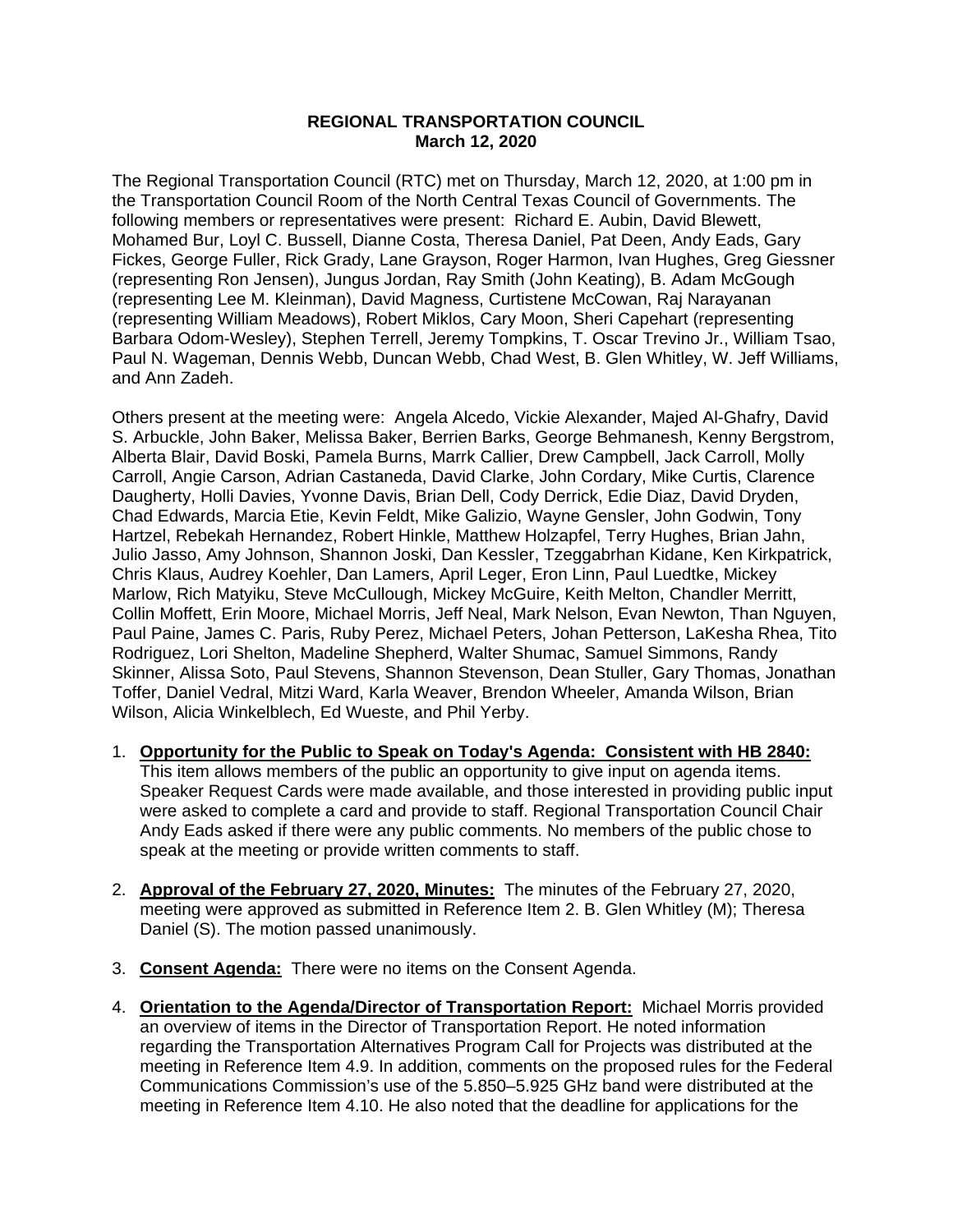Fiscal Year 2020 Better Utilizing Investments to Leverage Development Discretionary Grant Program is May 18, 2020. Current information on air quality funding opportunities for vehicles is available at: [www.nctcog.org/trans/quality/air/funding-and-resources/](http://www.nctcog.org/trans/quality/air/funding-and-resources/fundingvehicle) [fundingvehicle,](http://www.nctcog.org/trans/quality/air/funding-and-resources/fundingvehicle) and current Dallas-Fort Worth Clean Cities event information is available at: [www.dfwcleancities.org/dfw-clean-cities-meetings.](http://www.dfwcleancities.org/dfw-clean-cities-meetings) Information regarding the current east/west equity percentages was provided in Electronic Item 4.1. Electronic Item 4.2 contained an announcement for the upcoming Traffic Incident Management Executive Level Course, and Electronic Item 4.3 contained the January online input opportunity minutes. Notice of the March public meeting was provided in Electronic Item 4.4. The Public Comments Report was provided in Electronic Item 4.5, recent correspondence in Electronic Item 4.6, recent news articles in Electronic Item 4.7, and recent press releases in Electronic Item 4.8. Transportation partner progress reports and the current issue of Mobility Matters were distributed at the meeting.

## 5. **Public Comments at Regional Transportation Council Meetings (HB 2840) Rules:**

Amanda Wilson presented draft Rules for Public Comments at Regional Transportation Council (RTC) meetings. House Bill 2840, passed during the 2019 Texas Legislative Session, allows members of the public to comment before a governmental body takes action at its meetings. This opportunity has been provided to members of the public at RTC meetings since September 2019, and to date no members of the public have commented at meetings. RTC draft rules to accept public comments were provided in Electronic Item 5.1 and an example of the Speaker Request Card was provided in Electronic Item 5.2. As part of development of the draft rules, staff benchmarked local governments in the region as well as other metropolitan planning organizations in Texas and feel that appropriate procedures to receive public comments at RTC meetings have been developed and staff can adequately implement the rules. Ms. Wilson noted that the proposed rules were presented in detail at the January 9 meeting, and highlighted changes as a result of member discussion: 1) if a member of the public would like to provide written comment only, the written comment would be made available to RTC members in advance of the action, and 2) if a member of the public would like to be documented as for/against an item, the statement would be provided to the RTC at the end of the comment period. Details were also provided in Electronic Item 5.3. She noted that the draft rules have been available through a 45-day public comment period since the rules will be added as an Appendix to the Public Participation Plan. To date, two public comments have been received related to appreciation to the legislature for the opportunity to comment and that the rules as drafted seem reasonable. A motion was made to approve Rules for Public Comments at Regional Transportation Council Meetings as provided in Electronic Item 5.1. Ann Zadeh (M); Curtistene McCowan (S). The motion passed unanimously.

6. **Trinity River Vision Bridge Funding Increase:** Michael Morris presented a proposed funding increase for the Trinity River Vision (TRV) Bridge project. The project includes three bridges located on Henderson Street, North Main Street, and White Settlement Road that are currently under construction. He discussed the history of the project and discussions with the United States Army Corps of Engineers (USACE) regarding its proposed design of bridges to create a bypass channel on the Trinity River north of Downtown Fort Worth. Staff originally proposed that the USACE use the Texas Department of Transportation (TxDOT) design of the 7<sup>th</sup> Street bridges in Fort Worth at each of the three locations or at least the same v-shaped design for all three bridges. However, substituting bridge design would have changed other elements of the project causing delay. Mr. Morris discussed efforts focused in undeveloped, fast-growing suburban portions of the region to minimize stormwater impacts to communities. Mitigation efforts will impact project designs, which is the basis for the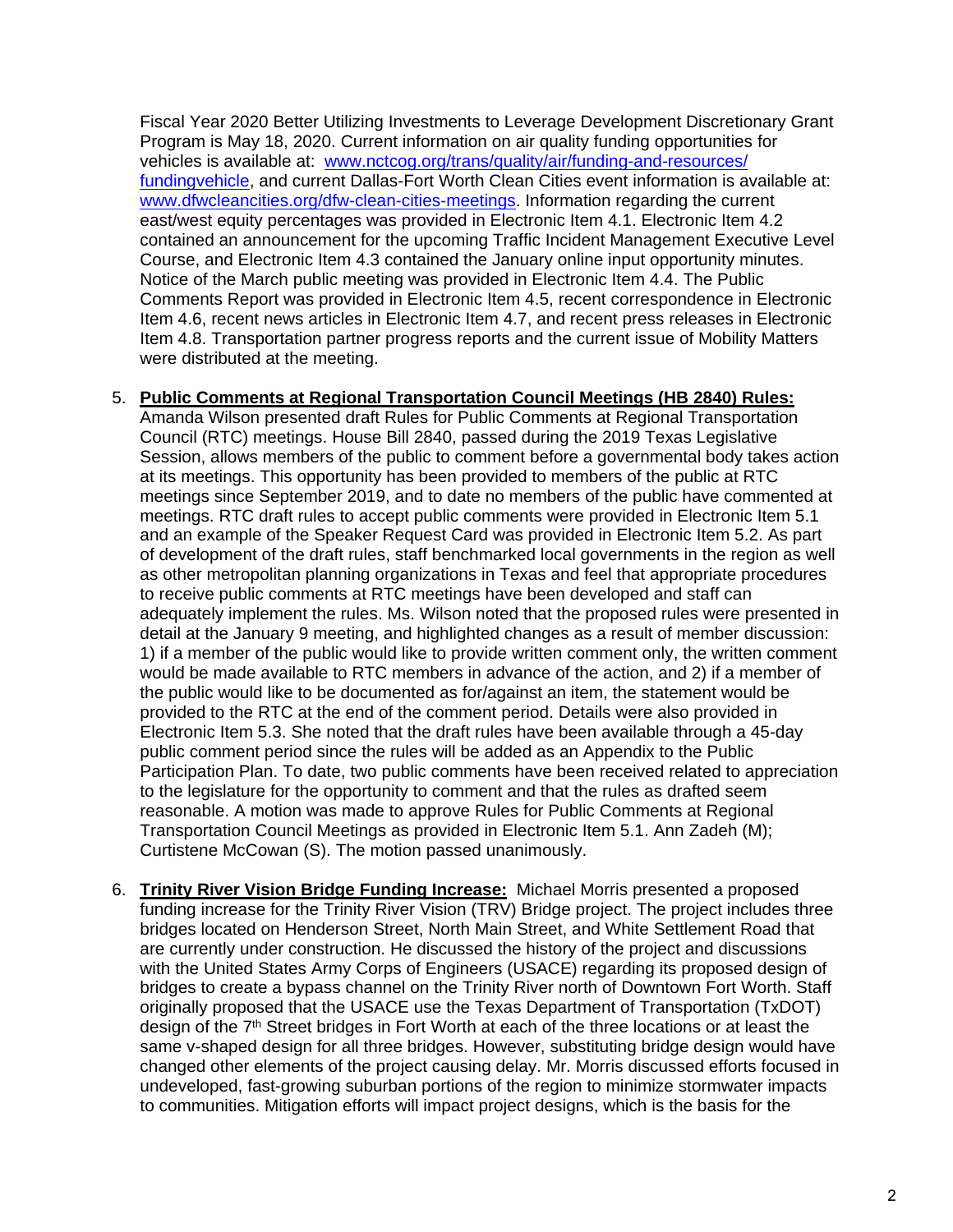original request to create a bypass channel on the Trinity River north of Downtown Fort Worth. The three bridges have federal, State, regional, and local funds from previous commitments. In order to expedite the projects, TxDOT has already negotiated and funded the contractor for the project and presented to the Fort Worth City Council. The original project amount was approximately \$69.9 million, and the projected cost is estimated at \$89.3 million. This leaves a shortfall of approximately \$19.4 million. In order to better meet the end dates for the project, the Regional Transportation Council has been asked to fund the anticipated bridge cost increase of approximately \$20 million to reimburse TxDOT for the payment it has made to the contractor. Tarrant County and the City of Fort Worth have offered to repay \$5 million to the RTC as a gesture of the partnership among the City, County, TxDOT, and the RTC. Details were provided in Electronic Item 6. Curtistene McCowan asked to what staff attributes the cost overrun and if additional costs are anticipated. Mr. Morris discussed the v-shaped bridge design concerns expressed by staff and the cost associated with needing different designs in relation to the height of the bridge columns. Efforts to substitute the design were unsuccessful. He added that although a project could always have additional costs, staff does not anticipate additional costs on this project. Jungus Jordan discussed the project history and thanked TxDOT and North Central Texas Council of Governments staffs for their assistance regarding the project. He noted that the City of Fort Worth has received criticism that there is no water under the bridges but that the decision behind building the bridges in advance of the bypass channel was a less expensive construction cost so efforts have been taken to reduce the design and constructability costs. Duncan Webb asked the source of funds for the \$20 million. Mr. Morris noted that source of funds will be Surface Transportation Block Grant funds from the western subregion. A motion was made to approve an additional \$20 million to cover the cost overrun on the Trinity River Vision Bridge project, with \$15 million as a grant and \$5 million to be repaid by the City of Fort Worth and other local partners over a 10-year period. Jungus Jordan (M); T. Oscar Trevino Jr. (S). The motion passed unanimously.

7. **Next Steps with the Texas Department of Transportation: Comments for the 2020 and 2021 Unified Transportation Program:** Michael Morris presented details of efforts to propose an alternative option for IH 35 in Austin to the Texas Transportation Commission (TTC). He discussed his recent conversation with TTC Chairman J. Bruce Bugg Jr. regarding the proposal for Regional Transportation Council (RTC) consideration, which was also detailed through video available at [www.youtube.com\nctcogtrans.](http://www.youtube.com/nctcogtrans) He noted that the TTC has a proposal for IH 35 in Austin which is the correct project, but in staff's opinion the incorrect funding approach. Plan B is the RTC alternate approach for the project. In each proposal, the project is identical: 27 miles between SH 45 North and SH 45 South, six frontage lanes, eight non-tolled freeway lanes, and four express lanes. The only difference between the proposals is the express lanes are un-tolled in the TTC proposal and tolled managed lanes in the RTC proposal. As stated in the video, the proposal is similar to the IH 635 project, rotated 90 degrees and moved to Austin. Because the schedule for the TTC to take action on the project is April 30, 2020, he noted the importance of developing the video to advocate the RTC's position. The RTC proposal would prevent the need to add \$4.3 billion to the IH 35 project impacting revenues available to regions statewide including potentially \$1 billion to the region. The current \$1.9 billion would remain on the project and the project would not be moved into the 2020 Unified Transportation Program (UTP). In addition, the RTC proposal would prevent Austin from cancelling \$600 million in already funded projects and the TTC from bringing in another \$300 million into the 2021 UTP that will be considered for action in August 2020. Other elements of the TTC's proposal were highlighted, including unfunded local government context sensitive design. In the RTC proposal, the tolled managed lanes would pay for themselves and statewide assistance to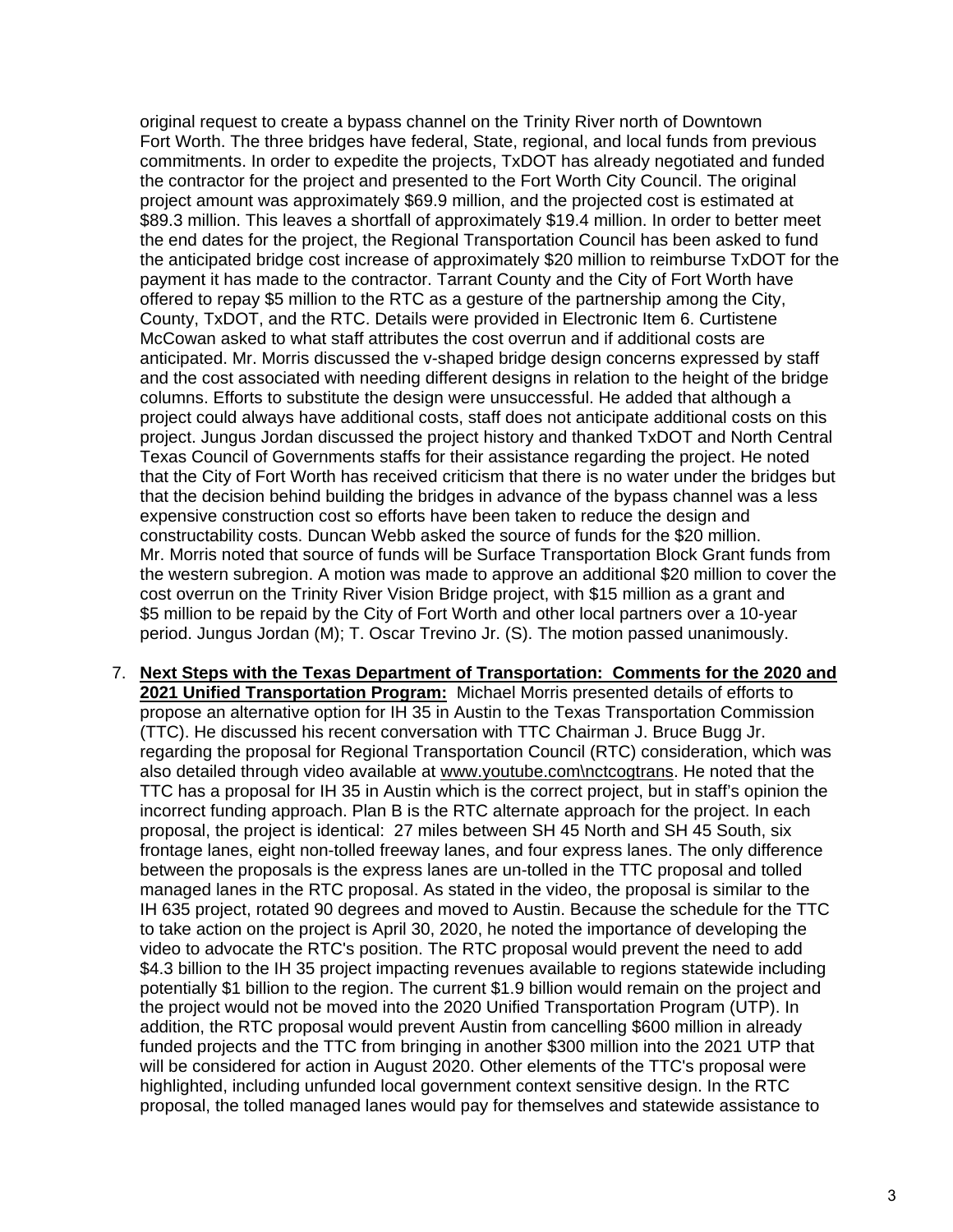fund 75 percent of the project would not be needed. Mr. Morris discussed the current impact of oil prices and the anticipated revenue from Proposition 1 and Proposition 7, as well as potentially reduced fuel tax revenue and the affect this may have on available funding. This could put currently funded projects at risk in the Dallas-Fort Worth region if the cash flow must be held back. RTC action would give the TTC time to review its Proposition 1, Proposition 7, and gas tax revenues to see if in fact \$4.3 billion should be moved to the IH 35 project. He highlighted maps comparing the IH 35 reconstruction project proposed by the TTC which would construct one project versus the RTC proposal which would allow for regions statewide to receive their fair share and move projects to implementation, including funding available to rural areas. He also highlighted other elements that could be available if the RTC proposal was used such as guaranteed speeds and transit, gentrification funding, context sensitive design, and use of IH 30/IH 35 as a system to move trucks outside of the peak period, all of which are a win-win for Austin and the State. The same project is built, meeting the needs of the community in Austin, but in a way that does not pull revenues for other regions in the state. The public comment period for the project is March 13-April 13, 2020, with the public hearing scheduled for April 7, 2020. The TTC is expected to consider the project at its April 30, 2020, meeting. Mr. Morris referenced the draft RTC resolution provided in Reference Item 7, and noted that the RTC Chair has requested a section be added that states: The Regional Transportation Council requests the Texas Transportation Commission to extend the deadline for public comments in order to be sensitive to schedule conflicts related to COVID-19. The addition of Section 4 was included in the updated resolution distributed at the meeting in Reference Item 7. He noted no other changes were made to the resolution. Chad West asked, other than approving the resolution, what entities could do to help advocate for the region at the State level. Mr. Morris noted that RTC Chair Andy Eads is reaching out to his colleagues at other metropolitan planning organizations (MPOs) across the state and would be able to provide additional guidance. RTC members could attend the upcoming TTC meeting, as well as the public hearing, and he noted that the conversation should occur at the elected official level. RTC Chair Andy Eads noted he believes the previous Commissions and the current Commission have been good partners across the state and in North Texas and that the positive dialogue should be maintained. He added the RTC should be respectful of the process and the political environment in which the Commission is operating. He also noted that since the Commission has not identified its proposal to fund IH 35 in Austin as its Plan A, for the RTC to propose a Plan B does not seem to be a respectful communication. He suggested that the draft resolution be amended, as well as dialogues moving forward, to no longer refer to the RTC's plan as Plan B but to refer to it as the RTC's alternative plan. The proposed language would be updated in Section 1 to reflect the RTC only supports this alternative plan and also reflect the change in Section 3 that the alternative plan is represented in this material of the draft resolution. B. Adam McGough expressed support of the proposed edits. He noted that the IH 35 proposal includes four express managed lanes and asked how the TTC has proposed to manage the lanes. In addition, he asked if the optional tolled managed lanes were the only difference between the Commission's proposal and the alternate RTC plan. Mr. Morris noted he is not aware of details for the proposed express lanes and confirmed that the four express lanes are the only difference between the proposals. Mr. McGough discussed recent negotiations regarding IH 635 East and noted the constituents he represents support every tool in the toolbox, including the optional tolled managed lanes and would be supportive of moving forward with this option. He asked if additional resolutions of support were needed. Mr. Morris noted that the spirit of Section 5 of the resolution is that everyone in the region express their opinions in any way they choose during the public involvement process. He noted that details on the public involvement process were included in Attachment 1 of Reference Item 7. B. Glen Whitley asked if toll roads were permitted in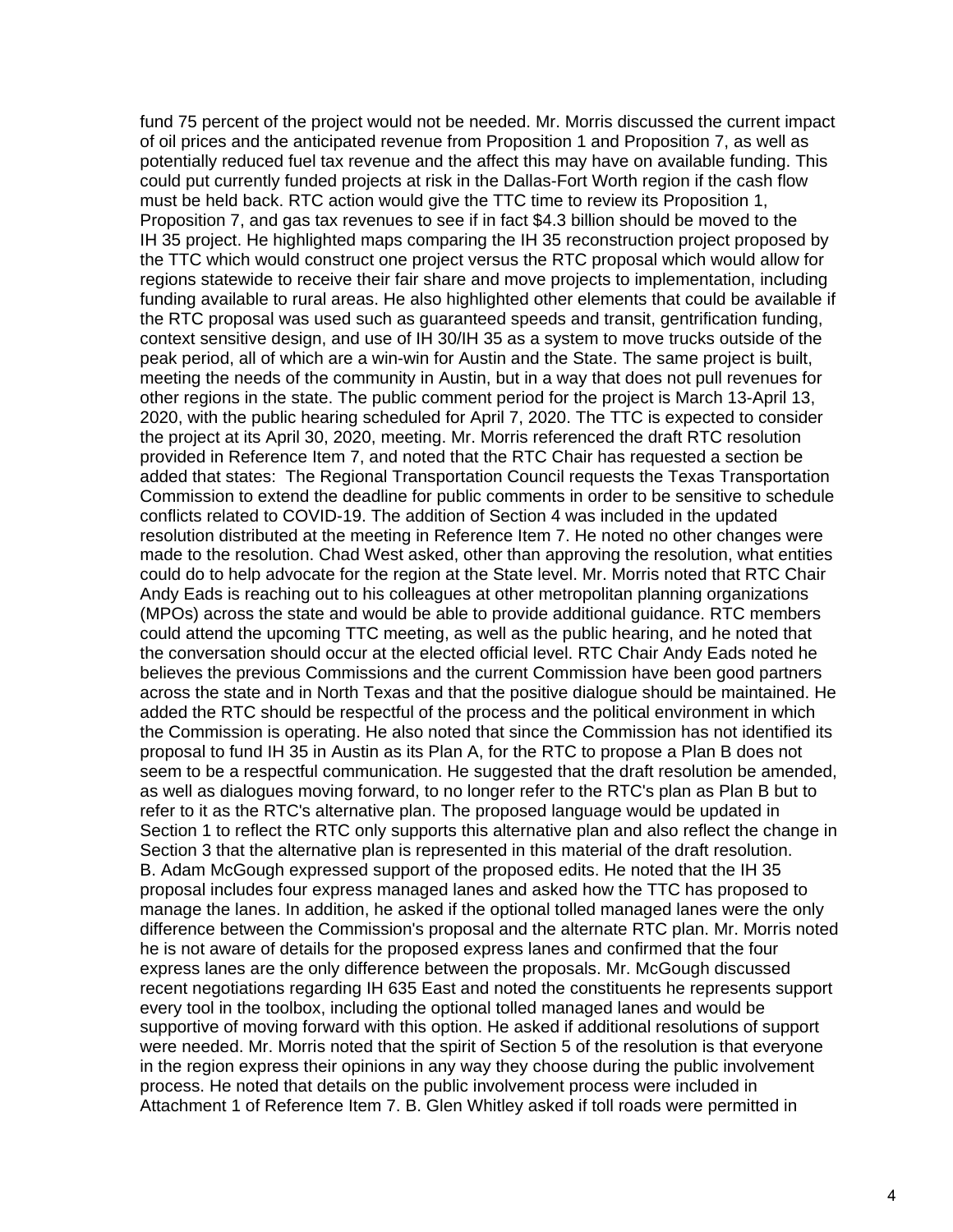current legislation and if a change would be necessary for tolled manages lanes to be included in the project. Mr. Morris noted that in the case of IH 35W 3C, the project was grandfathered. The ability to include tolled manages lanes may depend on how the Commission wishes to proceed with the project. If it wishes for the project to proceed as a public-private partnership, it will have to be requested through the legislature. However, he noted that the project cannot likely go to construction for several years since it is not cleared. If the RTC were to pass the proposed resolution, it would give an opportunity for not just the Executive Branch but the Legislative Branch to have conversations about the best path forward. Duncan Webb noted he was supportive of having all the tools in the toolbox and overall supportive of the resolution, but that he also had concerns. He discussed the impression that could be given that the region is involving itself in the affairs of another entity and proposed that the use of softened language in the resolution may be helpful. In addition, he asked if there have been conversations with other MPOs to determine if they are willing to adopt similar resolutions. He also noted that this seems like an opportunity to express concerns regarding the current collapse of oil process and the potential for reduced Proposition 1 funds for transportation, as well as the possible impacts to funding that could be allocated across the state if other funding tools and mechanisms are not considered. He also proposed that the language in the resolution be softened by using "the RTC's proposed plan." Mr. Morris discussed Section 5 of the resolution and noted that if passed, efforts will be made to engage other MPOs in the conversation to determine their interest to move forward. RTC Chair Eads noted that some conversations have already begun. He also asked Mr. Webb if use of "this alternative plan" was satisfactory. Mr. Webb agreed. Regarding the potential impact of oil prices, Mr. Morris noted that the information will be included in the transmittal letter for the resolution. In addition, the RTC Chair will be asked to record the comment as part of the public involvement process for the project. Dianne Costa asked if staff, when extending the deadline for public comments, intentionally left the deadline open. RTC Chair Eads noted that it seemed appropriate to list no deadline due to the uncertainty of recent events. Richard Aubin noted that he believed it would be worthwhile to indicate in the resolution how much revenue the region could stand to lose and what a devastating impact it would have on transportation in the region. Adding this information would explain the reason that the Dallas-Fort Worth region is speaking on an issue in Austin. RTC Chair Eads noted he understood the concern, but that it was important for members to understand that the vast majority of the money is discretionary funding to which the region is not entitled. Mr. Aubin noted that he would rather stake a position, perhaps not of entitlement, but regarding the negative effective this could have on growth in the region and statewide. Mr. Morris asked if Mr. Aubin was agreeable to including his comment as part of the letter transmitting the resolution, and Mr. Aubin agreed. Jungus Jordan expressed his appreciation of the partnership with the Commission and that he believed the region agrees the IH 35 project in Austin needs attention. At the same time, he noted the importance of defending funding for the region and that the proposal is not a complaint but an offer of a better solution. RTC Secretary Theresa Daniel noted that having gone through many of the community meetings in Dallas, Mesquite, and Garland regarding IH 635 East, she believes citizens are supportive of systems that work and that she was supportive of the proposal and anything that can be done to continue growth in the region. RTC Chair Eads asked if anyone was opposed to the edits discussed at the meeting and if there were any additional comments. A motion was made to approve R20-02, Resolution on the Texas Transportation Commission's Proposed Updates to the 2020 Unified Transportation Program as amended at the meeting as follows: 1) the addition of language in a new Section 4, The Regional Transportation Council requests the Texas Transportation Commission to extend the deadline for public comments in order to be sensitive to schedule conflicts related to COVID-19, as distributed at the meeting in Reference Item 7, and